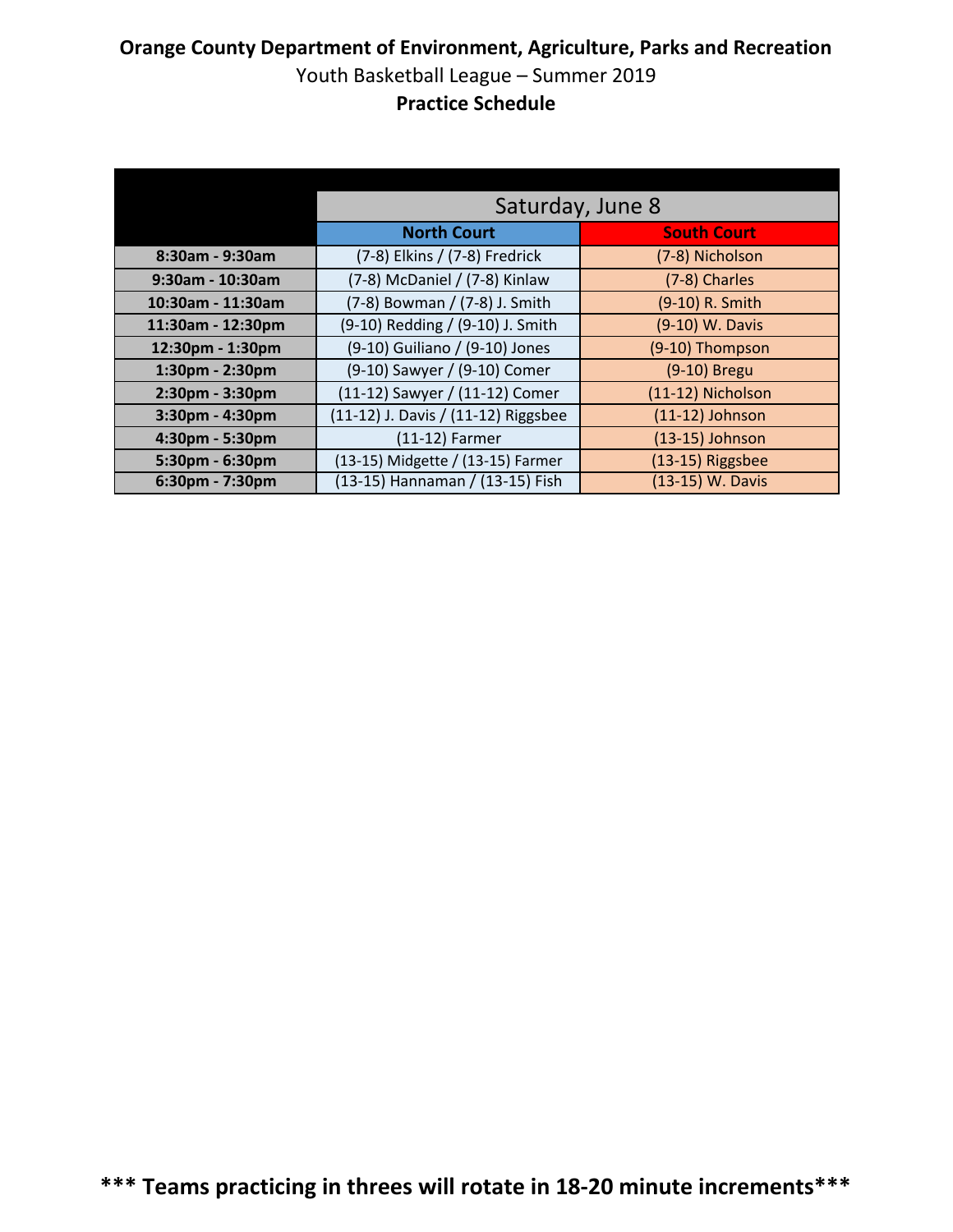|               | Monday, June 10                     |                    |
|---------------|-------------------------------------|--------------------|
|               | <b>North Court</b>                  | <b>South Court</b> |
| 5:45pm-6:45pm | (5-6) Charles / (5-6) Heist         | $(5-6)$ Salas      |
| 6:45pm-7:45pm | (7-8) Charles / (7-8) Nicholson     | (7-8) McDaniel     |
| 7:45pm-8:45pm | (11-12) Johnson / (11-12) Nicholson | $(11-12)$ Farmer   |
|               |                                     |                    |
|               | Tuesday, June 11                    |                    |
|               | <b>North Court</b>                  | <b>South Court</b> |
| 5:45pm-6:45pm | (5-6) Ware / (5-6) Karner           | (5-6) T. Smith     |
| 6:45pm-7:45pm | (7-8) Kinlaw / (7-8) Elkins         | (7-8) Bowman       |
| 7:45pm-8:45pm | (13-15) Hannaman / (13-15) Fish     | (13-15) W. Davis   |
|               |                                     |                    |
|               | Wednesday, June 12                  |                    |
|               | <b>North Court</b>                  | <b>South Court</b> |
| 5:45pm-6:45pm | (7-8) Fredrick/ (7-8) J. Smith      | (9-10) Thompson    |
| 6:45pm-7:45pm | (9-10) Sawyer/ (9-10) J. Smith      | (9-10) Comer       |
| 7:45pm-8:45pm | (11-12) Sawyer / (11-12) Comer      | (11-12) Riggsbee   |
|               |                                     |                    |
|               | Thursday, June 13                   |                    |
|               | <b>North Court</b>                  | <b>South Court</b> |
| 5:45pm-6:45pm | (5-6) Charles / (5-6) Heist         | $(5-6)$ Salas      |
| 6:45pm-7:45pm | (9-10) Redding / (9-10) Bregu       | (9-10) Guiliano    |
| 7:45pm-8:45pm | (13-15) Johnson / (13-15) Farmer    | (13-15) Midgette   |
|               |                                     |                    |
|               | Friday, June 14                     |                    |
|               | <b>North Court</b>                  | <b>South Court</b> |
| 5:45pm-6:45pm | (5-6) Ware / (5-6) Karner           | (5-6) T. Smith     |
| 6:45pm-7:45pm | (9-10) R. Smith / (9-10) Jones      | (9-10) W. Davis    |
| 7:45pm-8:45pm | (11-12) J. Davis                    | (13-15) Riggsbee   |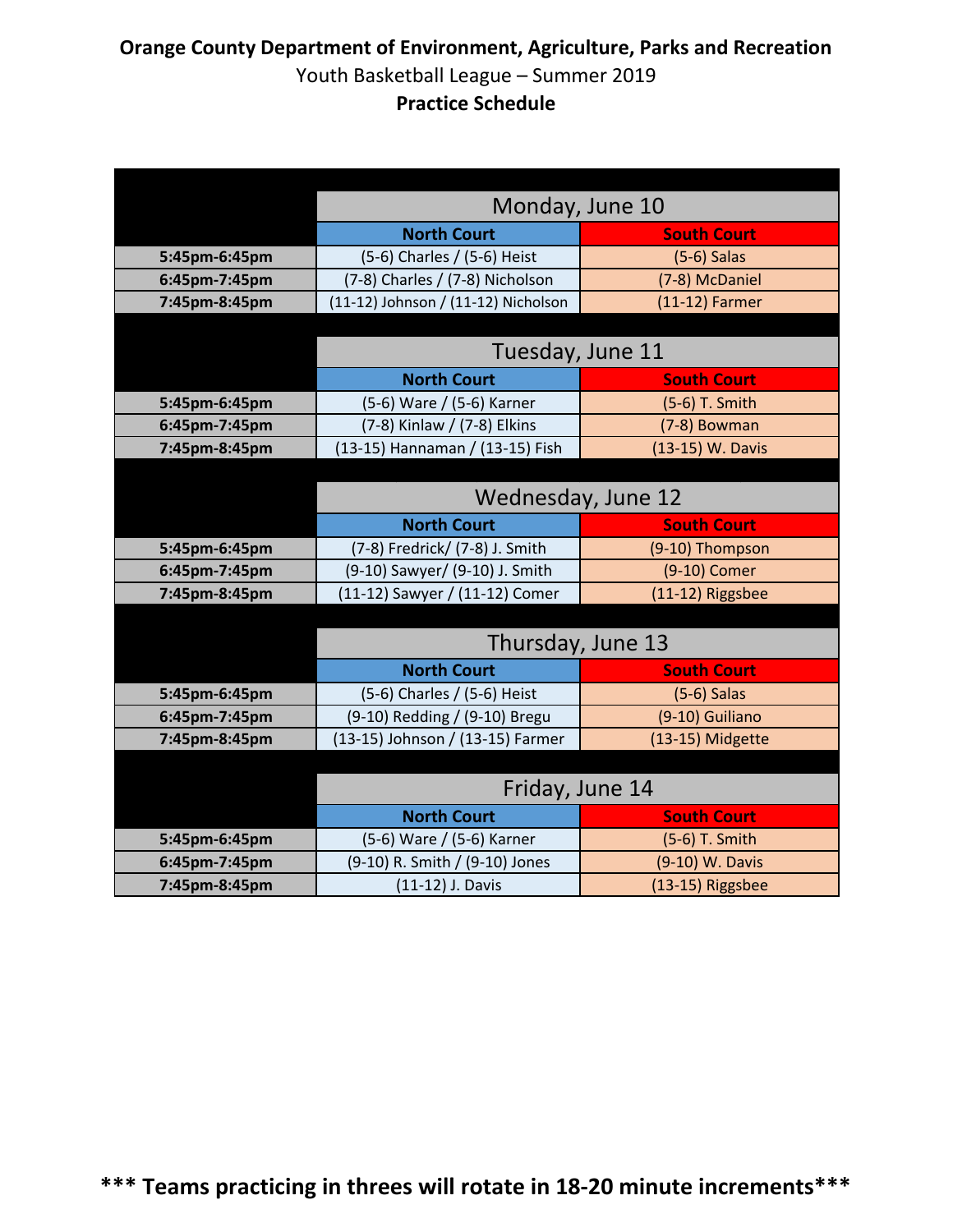|                   | Saturday, June 15                   |                    |
|-------------------|-------------------------------------|--------------------|
|                   | <b>North Court</b>                  | <b>South Court</b> |
| 8:30am - 9:30am   | (7-8) Bowman / (7-8) Fredrick       | (7-8) Nicholson    |
| 9:30am - 10:30am  | (7-8) McDaniel / (7-8) Kinlaw       | (7-8) Charles      |
| 10:30am - 11:30am | (7-8) Elkins / (7-8) J. Smith       | (9-10) Thompson    |
| 11:30am - 12:30pm | (9-10) Guiliano / (9-10) J. Smith   | (9-10) Bregu       |
| 12:30pm - 1:30pm  | (9-10) Redding / (9-10) Jones       | (9-10) R. Smith    |
| 1:30pm - 2:30pm   | (9-10) Sawyer / (9-10) Comer        | (9-10) Coach 10    |
| 2:30pm - 3:30pm   | (11-12) Sawyer / (11-12) Comer      | (11-12) Nicholson  |
| 3:30pm - 4:30pm   | (11-12) J. Davis / (11-12) Riggsbee | $(11-12)$ Johnson  |
| 4:30pm - 5:30pm   | (11-12) Farmer                      | (13-15) Johnson    |
| 5:30pm - 6:30pm   | (13-15) Midgette / (13-15) Farmer   | (13-15) Riggsbee   |
| 6:30pm - 7:30pm   | (13-15) Hannaman / (13-15) Fish     | (13-15) W. Davis   |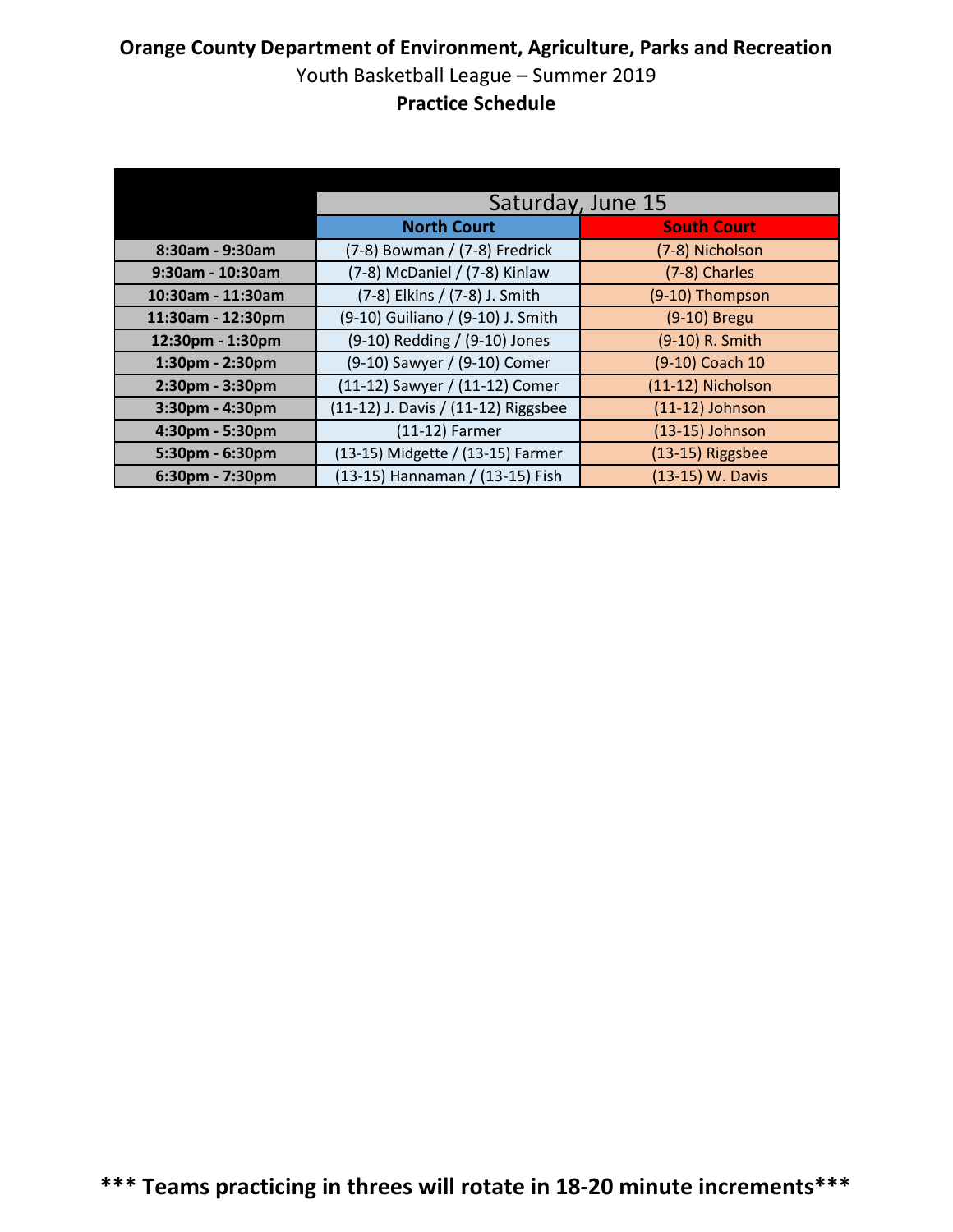|               | Monday, June 17                   |                    |
|---------------|-----------------------------------|--------------------|
|               | <b>North Court</b>                | <b>South Court</b> |
| 5:45pm-6:45pm | (5-6) Charles / (5-6) Heist       | $(5-6)$ Salas      |
| 6:45pm-7:45pm | (7-8) Charles / (7-8) Nicholson   | (7-8) McDaniel     |
| 7:45pm-8:45pm | (11-12) Johnson/(11-12) Nicholson | $(11-12)$ Farmer   |
|               |                                   |                    |
|               | Tuesday, June 18                  |                    |
|               | <b>North Court</b>                | <b>South Court</b> |
| 5:45pm-6:45pm | (5-6) Ware / (5-6) Karner         | (5-6) T. Smith     |
| 6:45pm-7:45pm | (7-8) Kinlaw / (7-8) Elkins       | (7-8) Bowman       |
| 7:45pm-8:45pm | (13-15) Hannaman / (13-15) Fish   | (13-15) W. Davis   |
|               |                                   |                    |
|               | Wednesday, June 19                |                    |
|               | <b>North Court</b>                | <b>South Court</b> |
| 5:45pm-6:45pm | (7-8) Fredrick/ (7-8) J. Smith    | (9-10) Thompson    |
| 6:45pm-7:45pm | (9-10) Sawyer/ (9-10) J. Smith    | (9-10) Comer       |
| 7:45pm-8:45pm | (11-12) Sawyer / (11-12) Comer    | (11-12) Riggsbee   |
|               |                                   |                    |
|               | Thursday, June 20                 |                    |
|               | <b>North Court</b>                | <b>South Court</b> |
| 5:45pm-6:45pm | (5-6) Charles / (5-6) Heist       | $(5-6)$ Salas      |
| 6:45pm-7:45pm | (9-10) Redding / (9-10) Bregu     | (9-10) Guiliano    |
| 7:45pm-8:45pm | (13-15) Johnson / (13-15) Farmer  | (13-15) Midgette   |
|               |                                   |                    |
|               | Friday, June 21                   |                    |
|               | <b>North Court</b>                | <b>South Court</b> |
| 5:45pm-6:45pm | (5-6) Ware / (5-6) Karner         | (5-6) T. Smith     |
| 6:45pm-7:45pm | (9-10) R. Smith / (9-10) Jones    | (9-10) W. Davis    |
| 7:45pm-8:45pm | (11-12) J. Davis                  | (13-15) Riggsbee   |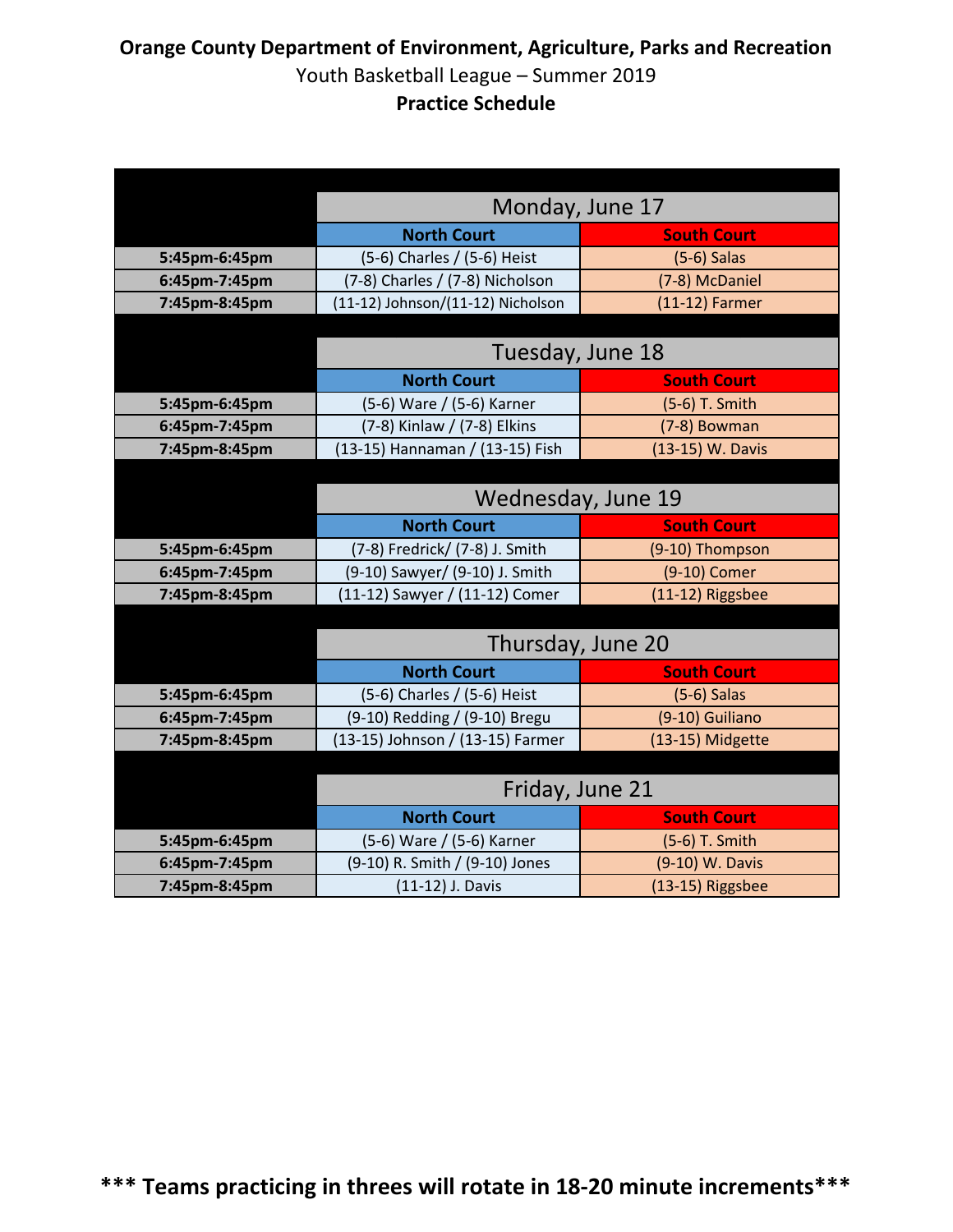|                   | Saturday, June 22                   |                    |
|-------------------|-------------------------------------|--------------------|
|                   | <b>North Court</b>                  | <b>South Court</b> |
| 9:00am - 10:00am  | (7-8) Kinlaw/ (7-8) Elkins          | (7-8) Nicholson    |
| 10:00am - 11:00am | (7-8) McDaniel / (7-8) Bowman       | (7-8) Charles      |
| 11:00am - 12:00pm | (7-8) Fredrick / (7-8) J. Smith     | (9-10) Guiliano    |
| 12:00pm - 1:00pm  | (9-10) W. Davis / (9-10) J. Smith   | (9-10) Bregu       |
| 1:00pm - 2:00pm   | (9-10) Redding / (9-10) Jones       | (9-10) R. Smith    |
| 2:00 pm - 3:00pm  | (9-10) Sawyer / (9-10) Comer        | (9-10) Thompson    |
| 3:00pm - 4:00pm   | (11-12) Sawyer / (11-12) Comer      | (11-12) Nicholson  |
| 4:00pm - 5:00pm   | (11-12) Farmer / (11-12) Riggsbee   | $(11-12)$ Johnson  |
| 5:00 pm - 6:00pm  | (13-15) Johnson / (13-15) Farmer    | (13-15) Riggsbee   |
| 6:00 pm - 7:00pm  | (11-12) J. Davis                    | (13-15) Fish       |
| 7:00 pm - 8:00pm  | (13-15) Hannaman / (13-15) Midgette | (13-15) W. Davis   |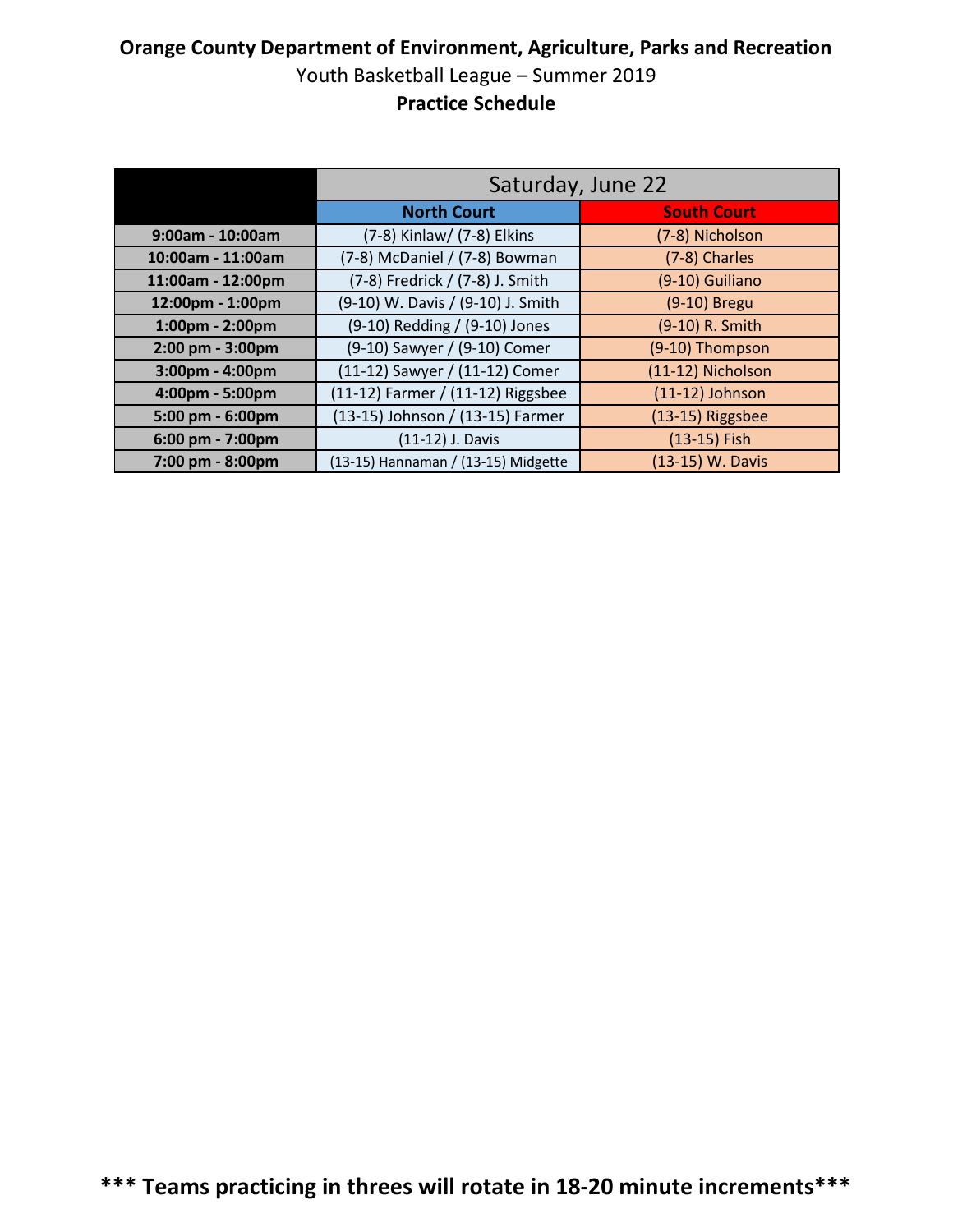|                   | Saturday, June 29                   |                    |
|-------------------|-------------------------------------|--------------------|
|                   | <b>North Court</b>                  | <b>South Court</b> |
| 9:00am - 10:00am  | (7-8) Bowman / (7-8) McDaniel       | $(7-8)$ Kinlaw     |
| 10:00am - 11:00am | (7-8) Elkins / (7-8) Nicholson      | (7-8) J. Smith     |
| 11:00am - 12:00pm | (7-8) Fredrick / (7-8) Charles      | (9-10) J. Smith    |
| 12:00pm - 1:00pm  | (9-10) Guiliano / (9-10) J. Bergu   | (9-10) Thompson    |
| 1:00pm - 2:00pm   | (9-10) W. Davis / (9-10) Jones      | (9-10) R. Smith    |
| 2:00pm - 3:00pm   | (9-10) Sawyer / (9-10) Comer        | (9-10) Redding     |
| 3:00pm - 4:00pm   | (11-12) Sawyer / (11-12) Comer      | (11-12) J. Davis   |
| 4:00pm - 5:00pm   | (11-12) Nicholson / (11-12) Johnson | (11-12)Riggsbee    |
| 5:00 pm - 6:00pm  | (11-12) Farmer                      | (13-15) Riggsbee   |
| 6:00 pm - 7:00pm  | (13-15) Hannaman / (13-15) Farmer   | $(13-15)$ Johnson  |
| 7:00 pm - 8:00pm  | (13-15) Midgette / (13-15) Fish     | (13-15) W. Davis   |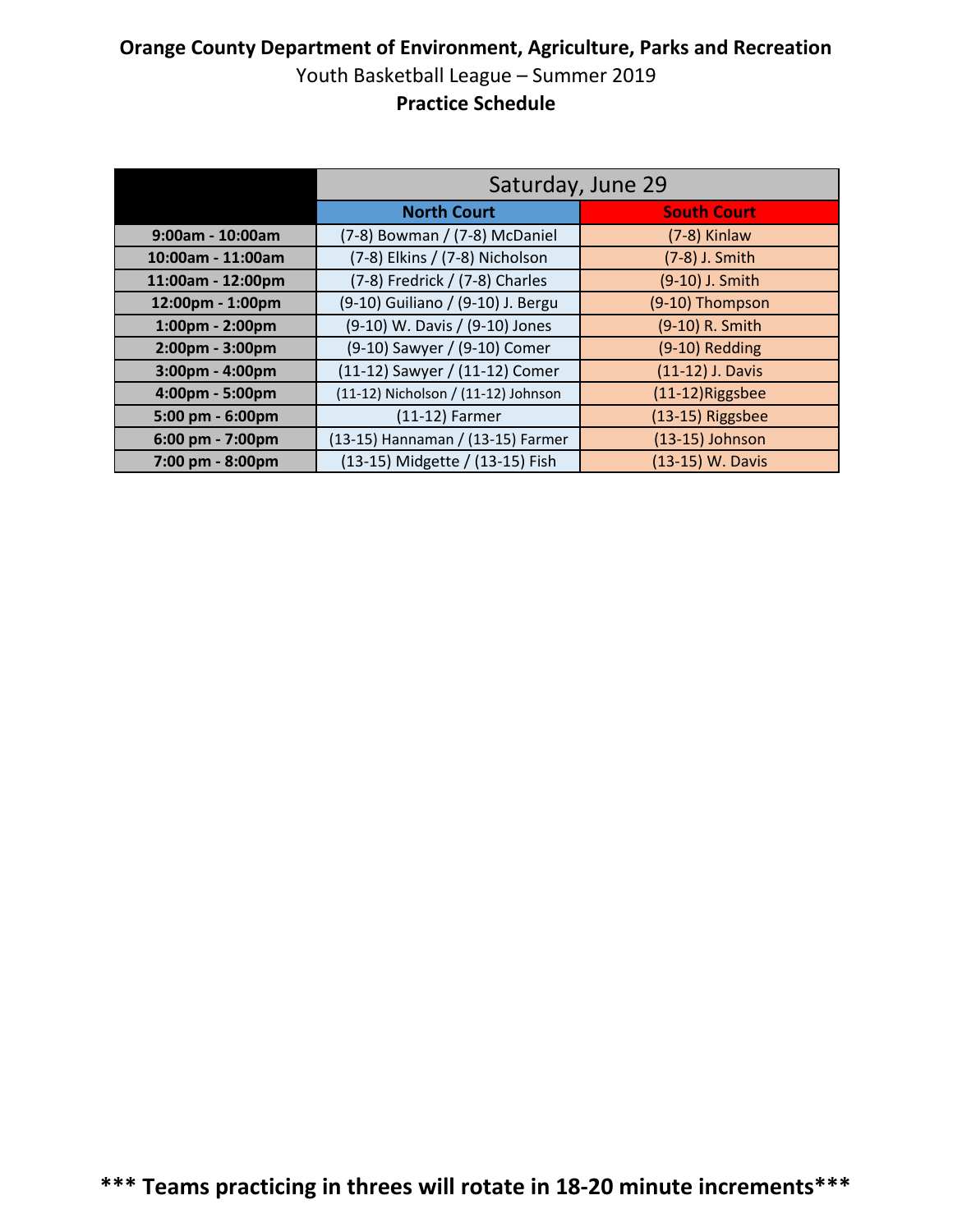|                   | Saturday, July 6                    |                    |  |
|-------------------|-------------------------------------|--------------------|--|
|                   | <b>North Court</b>                  | <b>South Court</b> |  |
| 9:00am - 10:00am  | (7-8) Elkins / (7-8) Fredrick       | (7-8) Nicholson    |  |
| 10:00am - 11:00am | (7-8) McDaniel / (7-8) Kinlaw       | (7-8) Charles      |  |
| 11:00am - 12:00pm | (7-8) Bowman / (7-8) J. Smith       | (9-10) R. Smith    |  |
| 12:00pm - 1:00pm  | (9-10) Redding / (9-10) J. Smith    | (9-10) W. Davis    |  |
| 1:00pm - 2:00pm   | (9-10) Guiliano / (9-10) Jones      | (9-10) Thompson    |  |
| 2:00pm - 3:00pm   | (9-10) Sawyer / (9-10) Comer        | (9-10) Bregu       |  |
| 3:00pm - 4:00pm   | (11-12) Sawyer / (11-12) Comer      | (11-12) Nicholson  |  |
| 4:00pm - 5:00pm   | (11-12) J. Davis / (11-12) Riggsbee | $(11-12)$ Johnson  |  |
| 5:00 pm - 6:00pm  | $(11-12)$ Farmer                    | (13-15) Johnson    |  |
| 6:00 pm - 7:00pm  | (13-15) Midgette / (13-15) Farmer   | (13-15) Riggsbee   |  |
| 7:00 pm - 8:00pm  | (13-15) Hannaman / (13-15) Fish     | (13-15) W. Davis   |  |
|                   |                                     | Thursday, July 11  |  |
|                   | <b>North Court</b>                  | <b>South Court</b> |  |
| 5:30pm-6:30pm     | (5-6) Charles / (5-6) Heist         | $(5-6)$ Salas      |  |
|                   | Friday, July 12                     |                    |  |
|                   | <b>North Court</b>                  | <b>South Court</b> |  |
| 5:30pm-6:30pm     | (5-6) Ware / (5-6) Karner           | (5-6) T. Smith     |  |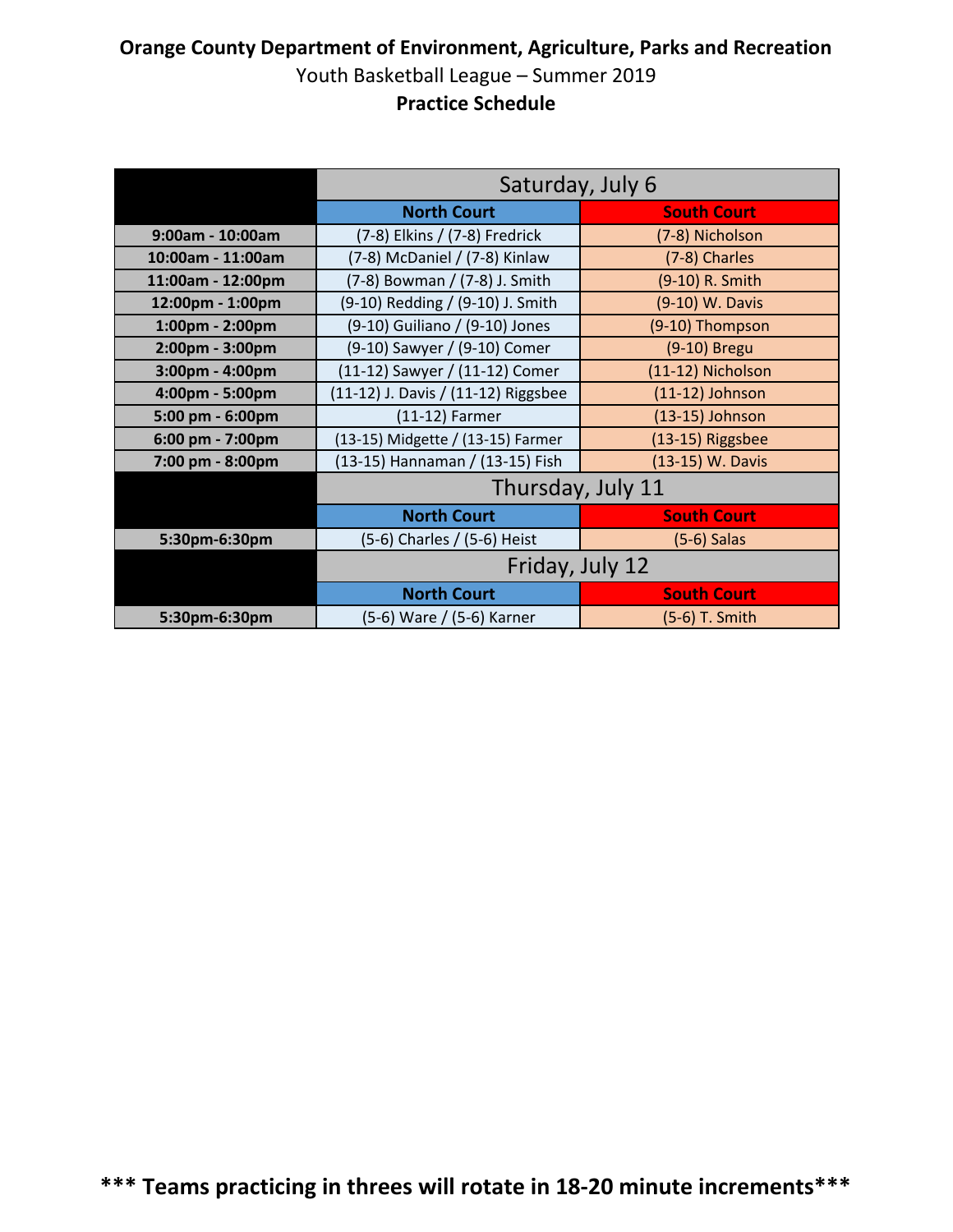|                   | Saturday, July 13                   |                    |
|-------------------|-------------------------------------|--------------------|
|                   | <b>North Court</b>                  | <b>South Court</b> |
| 9:00am - 10:00am  | (7-8) Kinlaw/ (7-8) Elkins          | (7-8) Nicholson    |
| 10:00am - 11:00am | (7-8) McDaniel / (7-8) Bowman       | (7-8) Charles      |
| 11:00am - 12:00pm | (7-8) Fredrick / (7-8) J. Smith     | (9-10) Guiliano    |
| 12:00pm - 1:00pm  | (9-10) W. Davis / (9-10) J. Smith   | (9-10) Bregu       |
| 1:00pm - 2:00pm   | (9-10) Redding / (9-10) Jones       | (9-10) R. Smith    |
| 2:00pm - 3:00pm   | (9-10) Sawyer / (9-10) Comer        | (9-10) Thompson    |
| 3:00pm - 4:00pm   | (11-12) Sawyer / (11-12) Comer      | (11-12) Nicholson  |
| 4:00pm - 5:00pm   | (11-12) Farmer / (11-12) Riggsbee   | $(11-12)$ Johnson  |
| 5:00 pm - 6:00pm  | (13-15) Johnson / (13-15) Farmer    | (13-15) Riggsbee   |
| 6:00 pm - 7:00pm  | (11-12) J. Davis                    | (13-15) Fish       |
| 7:00 pm - 8:00pm  | (13-15) Hannaman / (13-15) Midgette | (13-15) W. Davis   |
|                   | Thursday, July 18                   |                    |
|                   | <b>North Court</b>                  | <b>South Court</b> |
| 5:30pm-6:30pm     | (5-6) Charles / (5-6) Heist         | $(5-6)$ Salas      |
|                   | Friday, July 19                     |                    |
|                   | <b>North Court</b>                  | <b>South Court</b> |
| 5:30pm-6:30pm     | (5-6) Ware / (5-6) Karner           | (5-6) T. Smith     |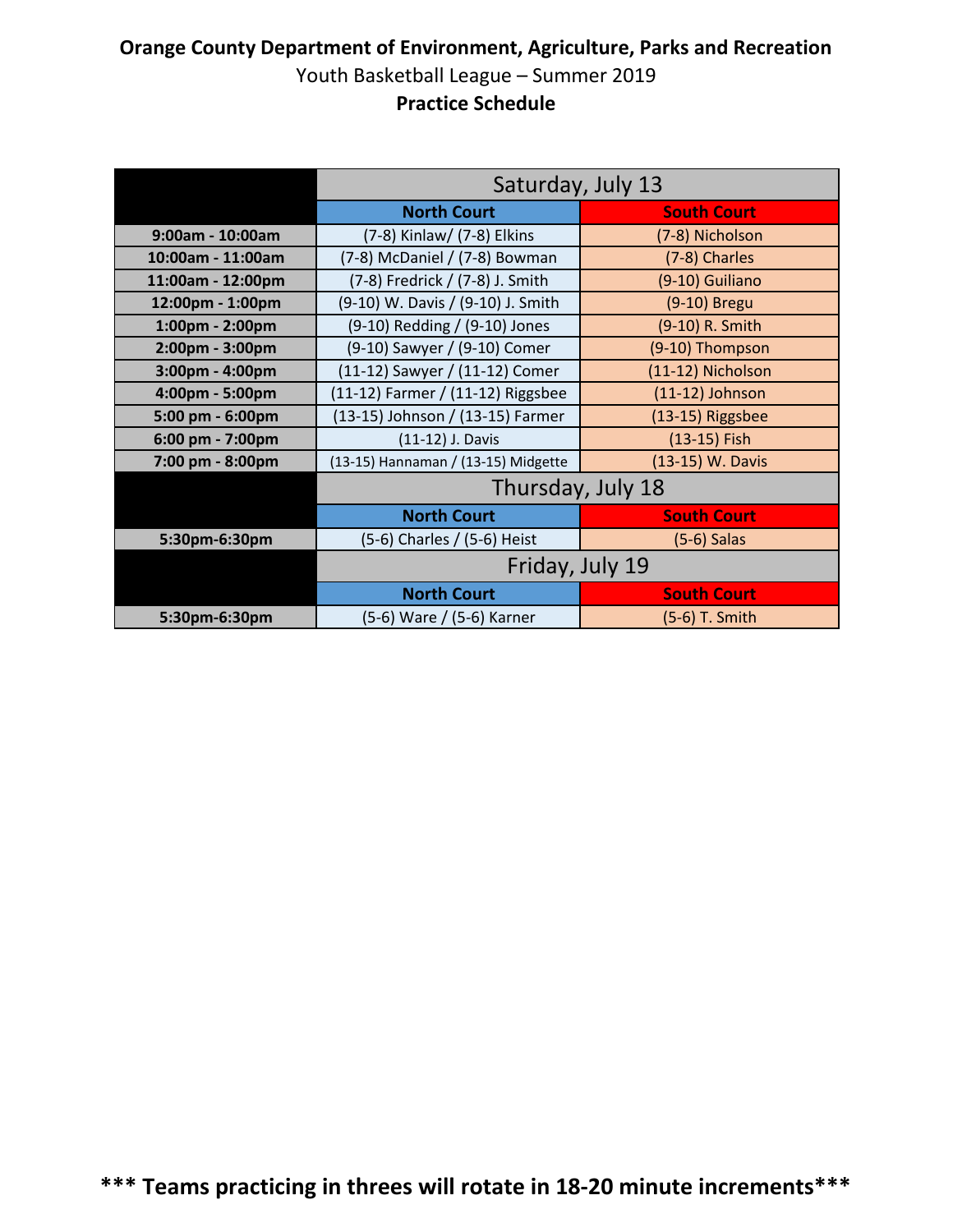|                   | Saturday, July 20                   |                    |  |
|-------------------|-------------------------------------|--------------------|--|
|                   | <b>North Court</b>                  | <b>South Court</b> |  |
| 9:00am - 10:00am  | (7-8) McDaniel/ (7-8) Elkins        | (7-8) Nicholson    |  |
| 10:00am - 11:00am | (7-8) Kinlaw / (7-8) Bowman         | (7-8) Charles      |  |
| 11:00am - 12:00pm | (7-8) Fredrick / (7-8) J. Smith     | (9-10) Thompson    |  |
| 12:00pm - 1:00pm  | (9-10) W. Davis / (9-10) J. Smith   | (9-10) Bregu       |  |
| 1:00pm - 2:00pm   | (9-10) Redding / (9-10) Jones       | (9-10) R. Smith    |  |
| 2:00pm - 3:00pm   | (9-10) Sawyer / (9-10) Comer        | (9-10) Guiliano    |  |
| 3:00pm - 4:00pm   | (11-12) Sawyer / (11-12) Comer      | (11-12) Nicholson  |  |
| 4:00pm - 5:00pm   | (11-12) J. Davis / (11-12) Riggsbee | $(11-12)$ Johnson  |  |
| 5:00 pm - 6:00pm  | $(11-12)$ Farmer                    | (13-15) Johnson    |  |
| 6:00 pm - 7:00pm  | (13-15) Midgette / (13-15) Farmer   | (13-15) Riggsbee   |  |
| 7:00 pm - 8:00pm  | (13-15) Hannaman / (13-15) Fish     | (13-15) W. Davis   |  |
|                   |                                     | Thursday, July 25  |  |
|                   | <b>North Court</b>                  | <b>South Court</b> |  |
| 5:30pm-6:30pm     | (5-6) Charles / (5-6) Heist         | $(5-6)$ Salas      |  |
|                   | Friday, July 26                     |                    |  |
|                   | <b>North Court</b>                  | <b>South Court</b> |  |
| 5:30pm-6:30pm     | (5-6) Ware / (5-6) Karner           | (5-6) T. Smith     |  |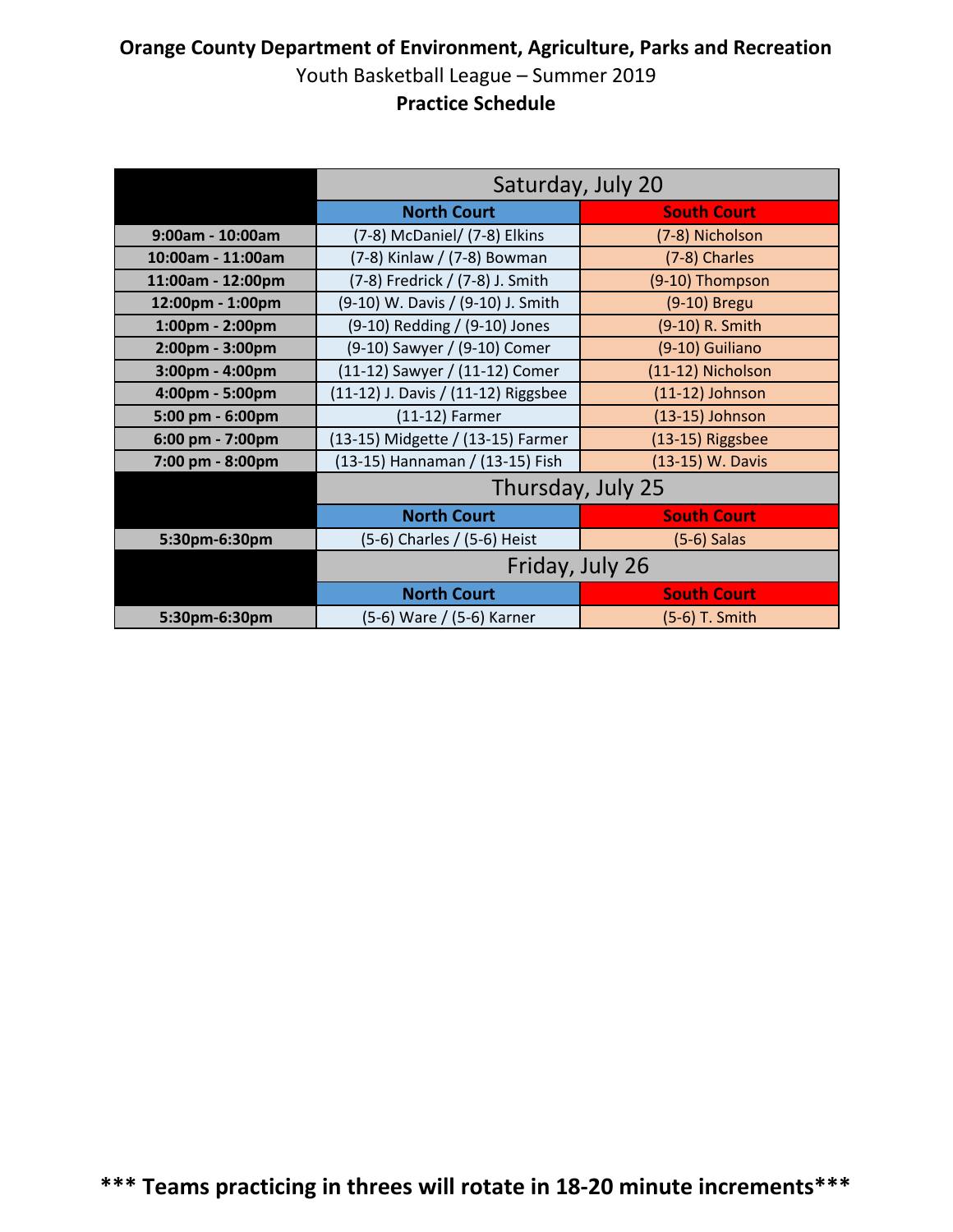|                   | Saturday, July 27                   |                    |  |
|-------------------|-------------------------------------|--------------------|--|
|                   | <b>North Court</b>                  | <b>South Court</b> |  |
| 9:00am - 10:00am  | (7-8) Bowman / (7-8) Fredrick       | (7-8) Nicholson    |  |
| 10:00am - 11:00am | (7-8) McDaniel / (7-8) Kinlaw       | (7-8) Charles      |  |
| 11:00am - 12:00pm | (7-8) Elkins / (7-8) J. Smith       | (9-10) Thompson    |  |
| 12:00pm - 1:00pm  | (9-10) Guiliano / (9-10) J. Smith   | (9-10) Bregu       |  |
| 1:00pm - 2:00pm   | (9-10) Redding / (9-10) Jones       | (9-10) R. Smith    |  |
| 2:00pm - 3:00pm   | (9-10) Sawyer / (9-10) Comer        | (9-10)W. Davis     |  |
| 3:00pm - 4:00pm   | (11-12) Sawyer / (11-12) Comer      | (11-12) Nicholson  |  |
| 4:00pm - 5:00pm   | (11-12) J. Davis / (11-12) Riggsbee | $(11-12)$ Johnson  |  |
| 5:00 pm - 6:00pm  | (13-15) Hannaman                    | (13-15) Johnson    |  |
| 6:00 pm - 7:00pm  | (13-15) Midgette / (11-12) Farmer   | (13-15) Riggsbee   |  |
| 7:00 pm - 8:00pm  | (13-15) Farmer / (13-15) Fish       | (13-15) W. Davis   |  |
|                   |                                     | Thursday, August 1 |  |
|                   | <b>North Court</b>                  | <b>South Court</b> |  |
| 5:30pm-6:30pm     | (5-6) Charles / (5-6) Heist         | $(5-6)$ Salas      |  |
|                   | Friday, August 2                    |                    |  |
|                   | <b>North Court</b>                  | <b>South Court</b> |  |
| 5:30pm-6:30pm     | (5-6) Ware / (5-6) Karner           | (5-6) T. Smith     |  |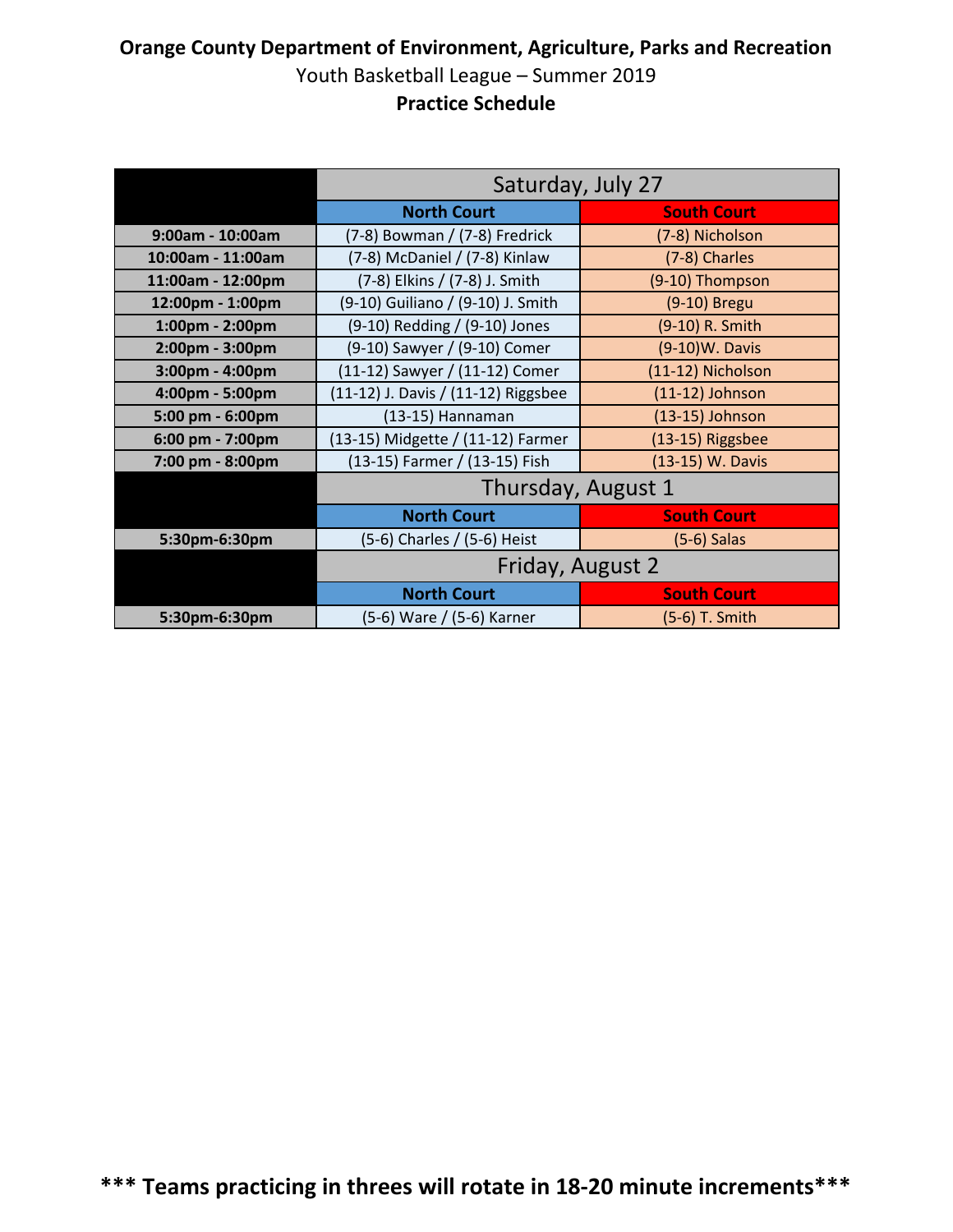|                   | Saturday, August 3                 |                    |  |
|-------------------|------------------------------------|--------------------|--|
|                   | <b>North Court</b>                 | <b>South Court</b> |  |
| 9:00am - 10:00am  | (7-8) Bowman / (7-8) Fredrick      | (7-8) McDaniel     |  |
| 10:00am - 11:00am | (7-8) Nicholson / (7-8) Kinlaw     | (7-8) Charles      |  |
| 11:00am - 12:00pm | (7-8) Elkins / (7-8) J. Smith      | (9-10) Bregu       |  |
| 12:00pm - 1:00pm  | (9-10) Guiliano / (9-10) J. Smith  | (9-10) Thompson    |  |
| 1:00pm - 2:00pm   | (9-10) W. Davis / (9-10) Jones     | (9-10) R. Smith    |  |
| 2:00pm - 3:00pm   | (9-10) Sawyer / (9-10) Comer       | (9-10) Redding     |  |
| 3:00pm - 4:00pm   | (11-12) Sawyer / (11-12) Comer     | (11-12) Nicholson  |  |
| 4:00pm - 5:00pm   | (11-12) J. Davis / (11-12) Johnson | (11-12)Riggsbee    |  |
| 5:00 pm - 6:00pm  | $(11-12)$ Farmer                   | (13-15) Riggsbee   |  |
| 6:00 pm - 7:00pm  | (13-15) Hannaman / (13-15) Farmer  | $(13-15)$ Johnson  |  |
| 7:00 pm - 8:00pm  | (13-15) Midgette / (13-15) Fish    | (13-15) W. Davis   |  |
|                   |                                    | Thursday, August 8 |  |
|                   | <b>North Court</b>                 | <b>South Court</b> |  |
| 5:30pm-6:30pm     | (5-6) Charles / (5-6) Heist        | $(5-6)$ Salas      |  |
|                   | Friday, August 9                   |                    |  |
|                   | <b>North Court</b>                 | <b>South Court</b> |  |
| 5:30pm-6:30pm     | (5-6) Ware / (5-6) Karner          | (5-6) T. Smith     |  |